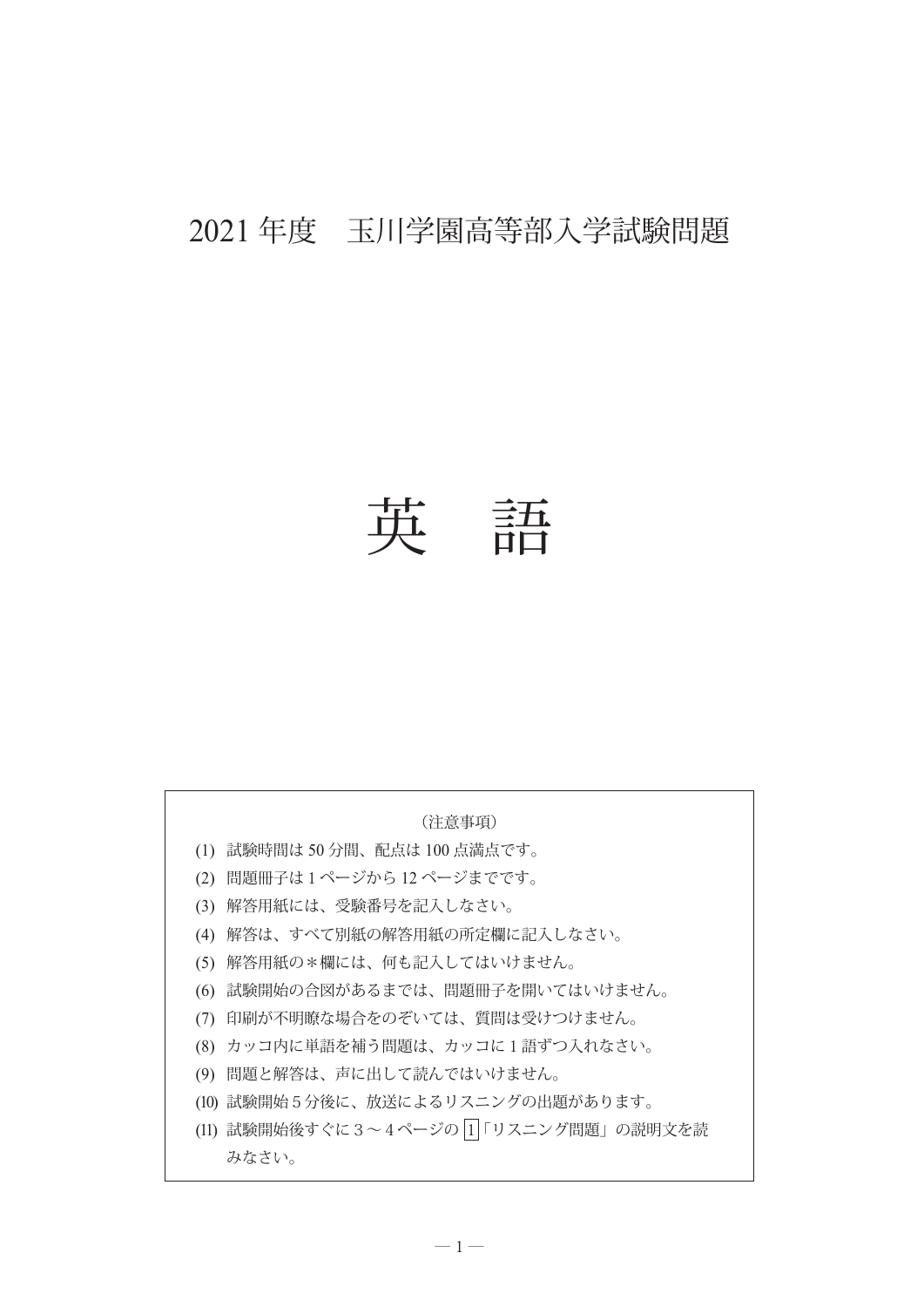試験問題は、次のページからです。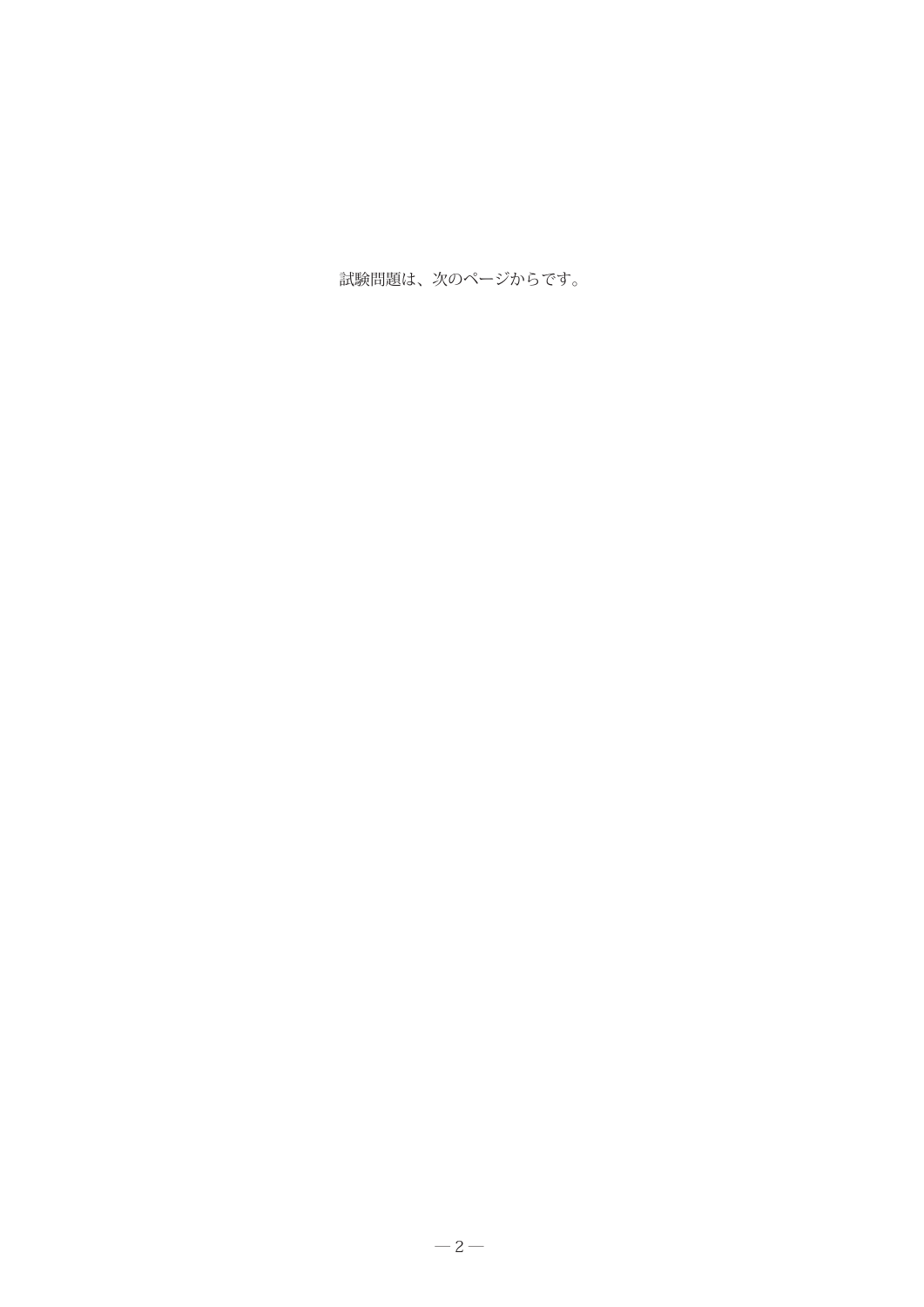### 1 リスニング問題

第1部

これからふたりの対話が2題放送されます。はじめの対話に続いて Question No.1 と No. 2 が、2番目の対話に続いて No. 3 から No. 5 が質問されます。質問に対する答えと して最も適切なものを1つ選び、番号で答えなさい。なお、放送は2度流れます。放送中 にメモをとってもかまいません。

- No. 1 1. Peter.
	- 2. Peter and Christina.
	- 3. Christina and her family.
	- 4. Monkeys.

#### No. 2 1. Three wise monkeys.

- 2. Tokugawa Ieyasu.
- 3. Nikko.
- 4. Christina and her family.

#### No.3 1. They take things from shops.

- 2. Christina loves monkeys.
- 3. They are three wise monkeys.
- 4. They visit the tree avenue.
- No.4 1. 400
	- 2. 2,000
	- 3. 20,000
	- 4. 200,000

No.5 1. She loves her family.

- 2. Her family visited Nikko.
- 3. She will tell her family about the trees.
- 4. The monkeys sometimes steal food from shops.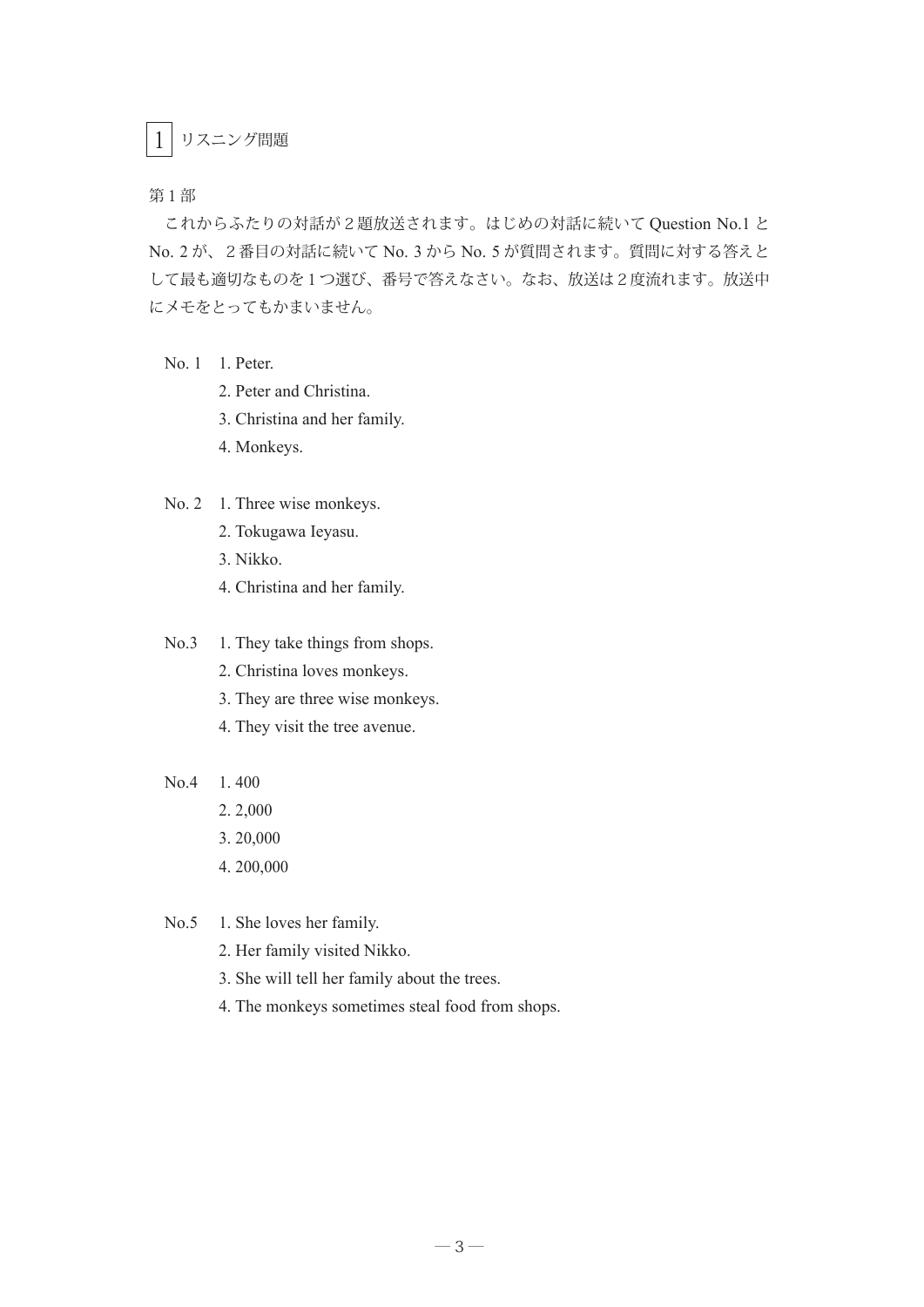第2部

放送で、あるものを説明する英文が読まれます。その説明が示すものを1つ選び、番号 で答えなさい。なお、放送は2度流れます。放送中にメモを取ってもかまいません。

- No. 6 1. Pancake
	- 2. Okonomiyaki
	- 3. Pizza
	- 4. Hamburger

#### No. 7 1. Basketball

- 2. Golf
- 3. Tennis
- 4. Baseball
- No. 8 1. Shoes
	- 2. Boots
	- 3. Socks
	- 4. Gloves

#### No. 9 1. Matcha tea

- 2. Cola
- 3. Coffee
- 4. Melon soda
- No. 10 1. Monkey
	- 2. Elephant
	- 3. Tiger
	- 4. Snake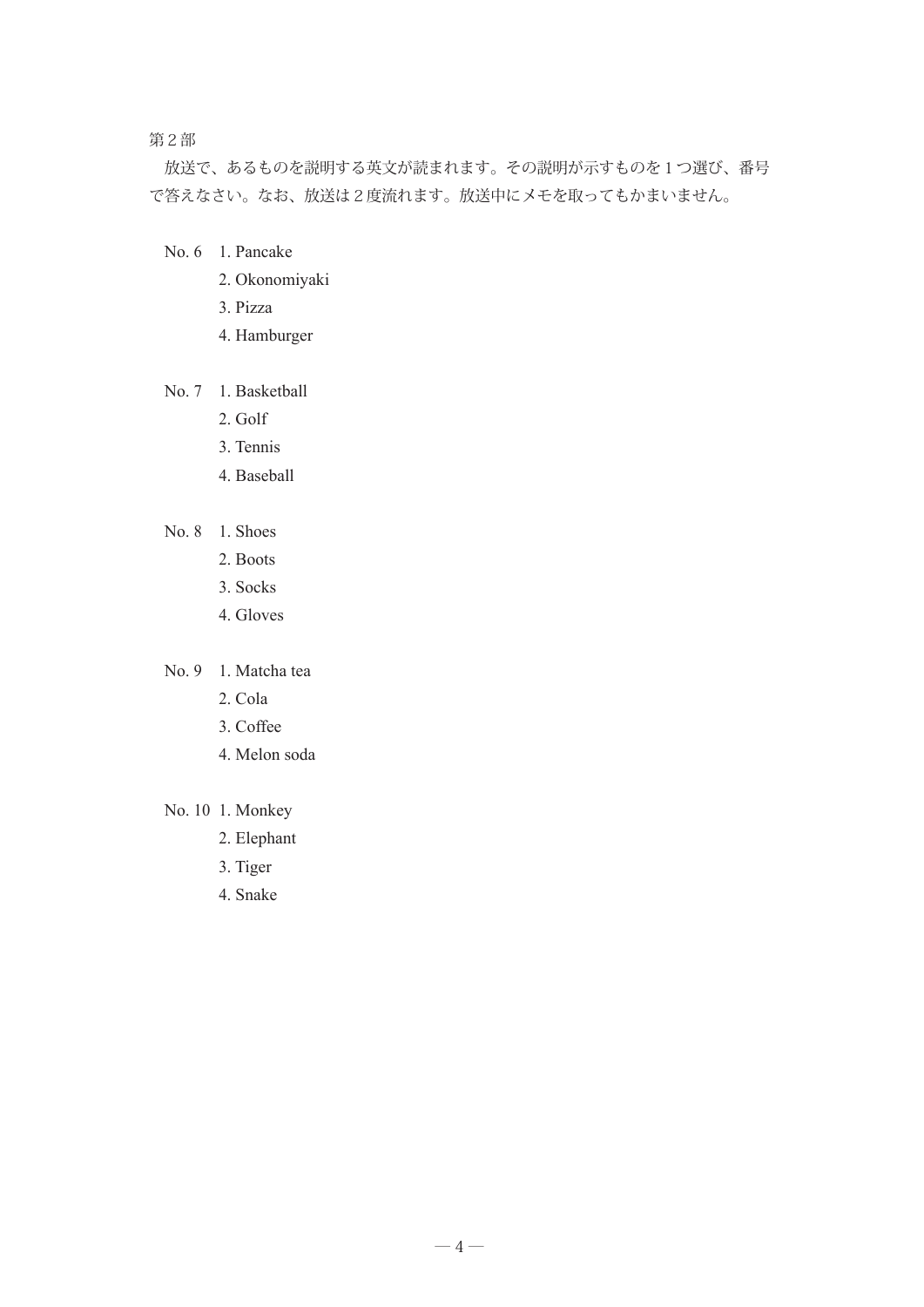$\boxed{2}$  A : B = C : D という関係になるように() に英語を1語ずつ入れなさい。

|          | A              | ÷           | B       |            | $\ddot{\cdot}$ |         |  |
|----------|----------------|-------------|---------|------------|----------------|---------|--|
|          | $(1)$ school : |             | schools | foot :     |                | (       |  |
| $(2)$ go |                | $\sim 1000$ | went    |            | $feel$ : $($   |         |  |
|          | $(3)$ one      | $\sim 100$  | won     | $eighth$ : |                | $($ $)$ |  |

 $3$  次の英文の( ) 内から適切なものを1つ選び、番号で答えなさい。

- (1) ( ① Do ② Are ③ Did ④ Have ) you free today?
- (2) My dog ( ① don't ② isn't ③ doesn't ④ never ) like taking a bath.
- (3) ( ① Many ② Much ③ Few ④ Little ) students could answer because that question was very difficult.
- (4) I ( $\odot$  watch  $\odot$  am watching  $\odot$  was watched  $\odot$  have watched ) the movie ten times.

 $\overline{4}$  次の2文がほぼ同じ内容を表すように、( ) 内に英語を1語ずつ入れなさい。

- (1) If you practice well, you will win the *shogi* match. Practice well,  $($ ) you will win the *shogi* match.
- (2) She could make a good speech in English. She  $($   $)$   $($   $)$  to make a good speech in English.
- (3) I was given an interesting book by my grandfather. My grandfather  $($   $)$  $($   $)$  an interesting book.
- (4) She plays the piano well. She is good at  $($ ) the piano.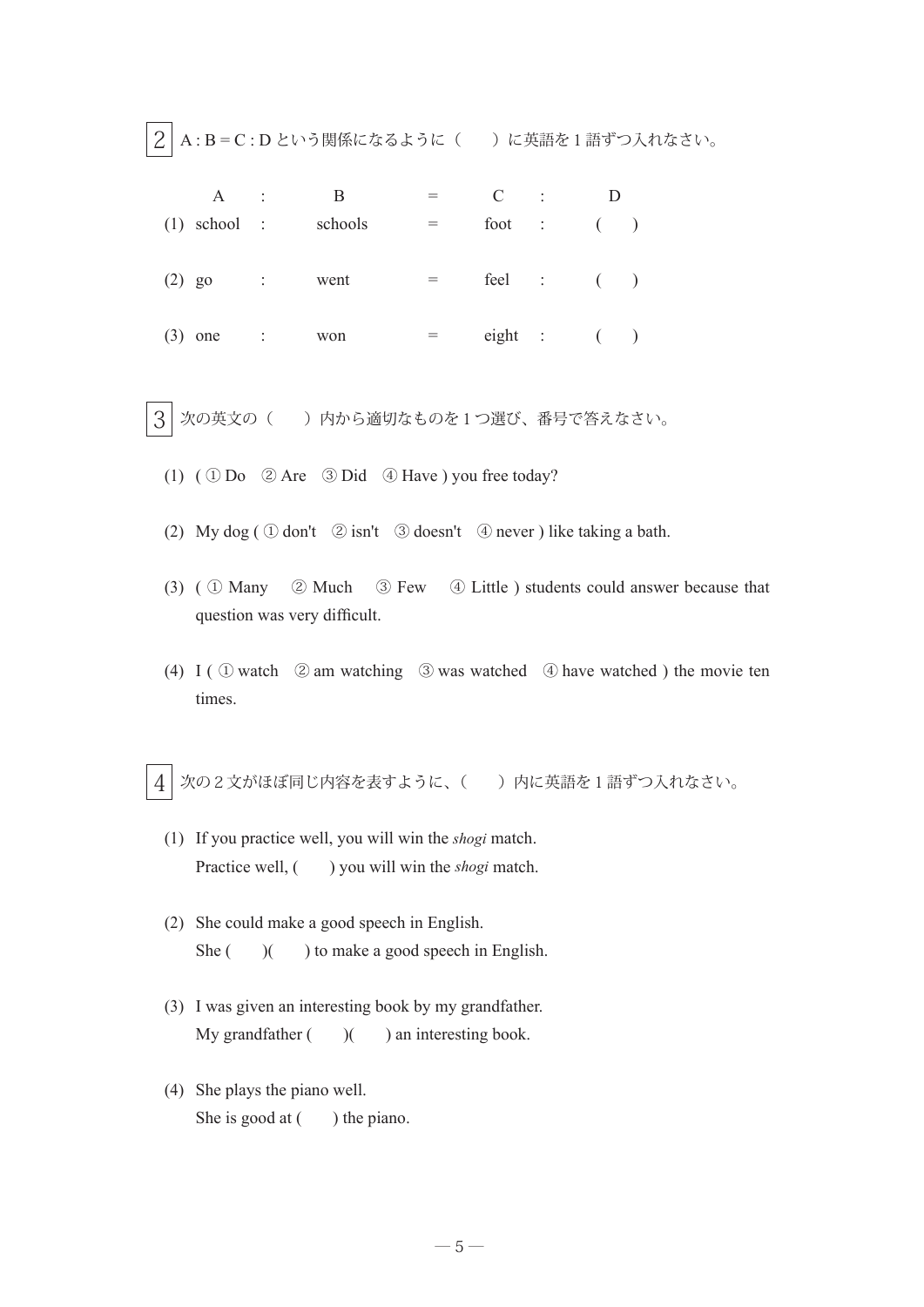$\boxed{5}$  2 人の対話となるように( ) 内に英語を1語ずつ入れなさい。

- (1) A: Excuse me.  $($   $)$   $($   $)$  tell me how to get to the movie theater? B: Sure. It's on the eighth floor in that building.
- (2) A: Before the 19th century, Hokkaido had another name. Is this true? B: Yes, it ( ) ( ) "Yezo" in the Edo Period.
- (3) A: What did he say in his e-mail? B: He asked me ( ) come to his office tomorrow.
- $\overline{6}$  日本語に合うように [  $\,$  ] の中の語を並べかえて、英文を完成させなさい。文頭に くる単語も小文字になっています。
	- (1) その映画を見て、彼はとてもわくわくした。 [ him / the movie / excited / made / very ].
	- (2) 彼女が犬を4匹飼っていることを知っていますか。 [ do / that / four dogs / has / she / know / you ]?
	- (3) 九州には訪れる場所がたくさんあります。 [ has / visit / Kyushu / many / to / places ].
	- (4) まだ昼食を食べていません。 [ eaten / have / I / lunch / not / yet ].
- 会話の内容に合うように( )に適切な英文を考えて答えなさい。それぞれ () 内に5単語以上答えなさい。
- A: Excuse me. Do you have a problem?
- B: Yes.  $(1)$  ( ).
- A: OK. Now you are here. Take this train and you will arrive at Kamakura Station in ten minutes.  $(2)$  You can  $($
- B: Thank you very much. I'll do that.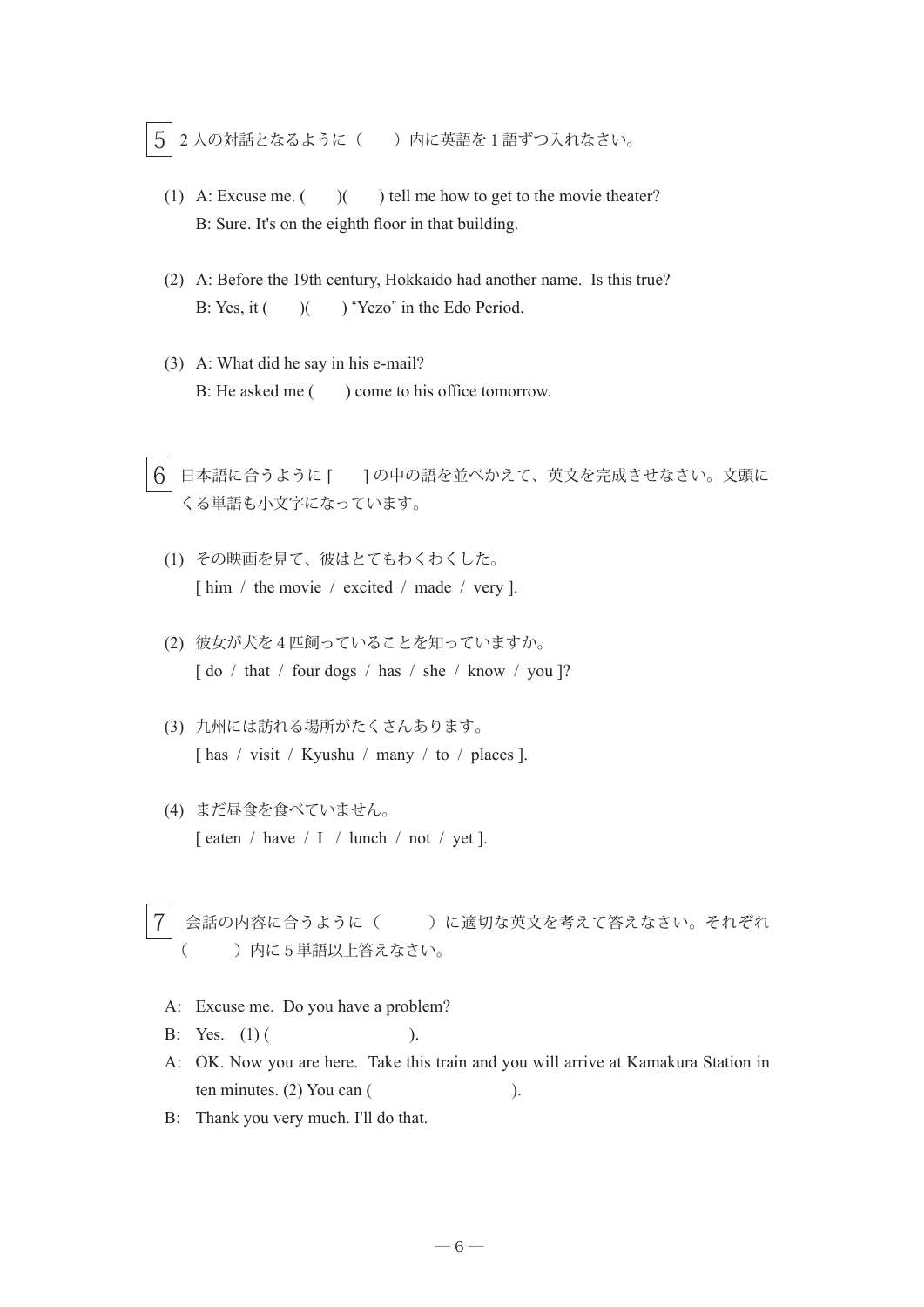問題は次のページに続きます。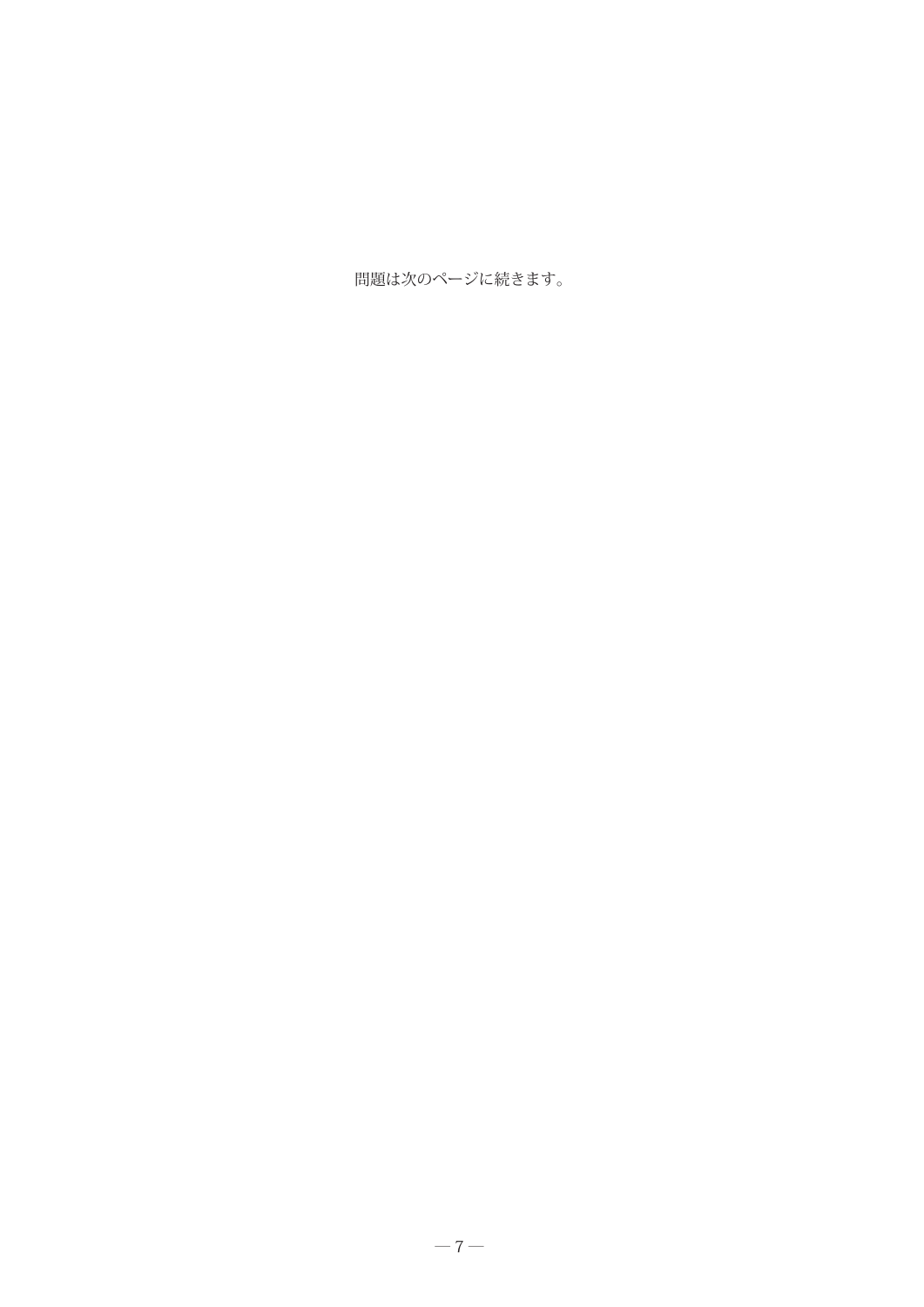## $8$  次の英文を読んで、あとの問いに答えなさい。

 Electric cars are different from the original gasoline cars. The original cars run on gasoline. But electric cars can run on a battery. We can charge the batteries of our electric cars easily at home. Today there are more battery charge stations than before at supermarkets and so on.

 Electric cars have a long history. One of the first American electric cars was made by a man. His name was William Morrison. He moved from the UK to the US and he was interested ( $\overline{7}$ ) batteries. He showed his electric car at the 1893 World's Fair in Chicago and he used it to give rides to important people. It could run on 24 batteries. Four years later, (1) the first electric cars  $($   $)$   $($   $)$  in shops. They were called Electrobats. They could drive 40 kilometers on one battery charge. But they were more expensive than gasoline cars. So people compared gasoline cars with electric cars and they didn't want (2) to buy electric cars then.

 Today [ popular / more / are / electric cars / becoming ] because they don't use gasoline. Some people say that gasoline cars are good for the earth. Global warming and air pollution are big problems all over the world. Many people worry about these things. We can drive electric cars without making CO2. Gasoline cars  $( \preceq )$  the air bad with too much CO2. Some experts think that electric cars may reduce CO2 in the air. The UK and France will stop selling new gasoline cars by 2040.

 But there are some bad points about electric cars. First, electric cars cannot run as far as gasoline cars. Gasoline cars can run about 700km but electric cars can run only 250km. When there is not much energy left, people must charge the batteries again. So, it is difficult to go far in electric cars. Second, charging the batteries of electric cars takes a long time. Many car makers are working hard on (3) those problems. An American carmaker has built a big place in the US to make the best battery in the world. We should watch the future of electric cars carefully.

設問

- 問 1 ( ア ) に入る語として適切なものを選択肢の中から1つ選び、番号で答えなさい。  $\textcircled{1}$  at  $\textcircled{2}$  on  $\textcircled{3}$  in  $\textcircled{4}$  of
- 問 2 下線部 (1) に関して、「最初の電気自動車がお店で売られた」という意味になるよ うに()に英語を1語ずつ答えなさい。
- 問 3 下線部 (2) の to と同じ用法の to を含む文を選択肢の中から1つ選び、番号で答え なさい。

① To walk every day is good for your health.

- ② I got up early to read the newspaper.
- ③ I am glad to see you.
- ④ I want something cold to drink.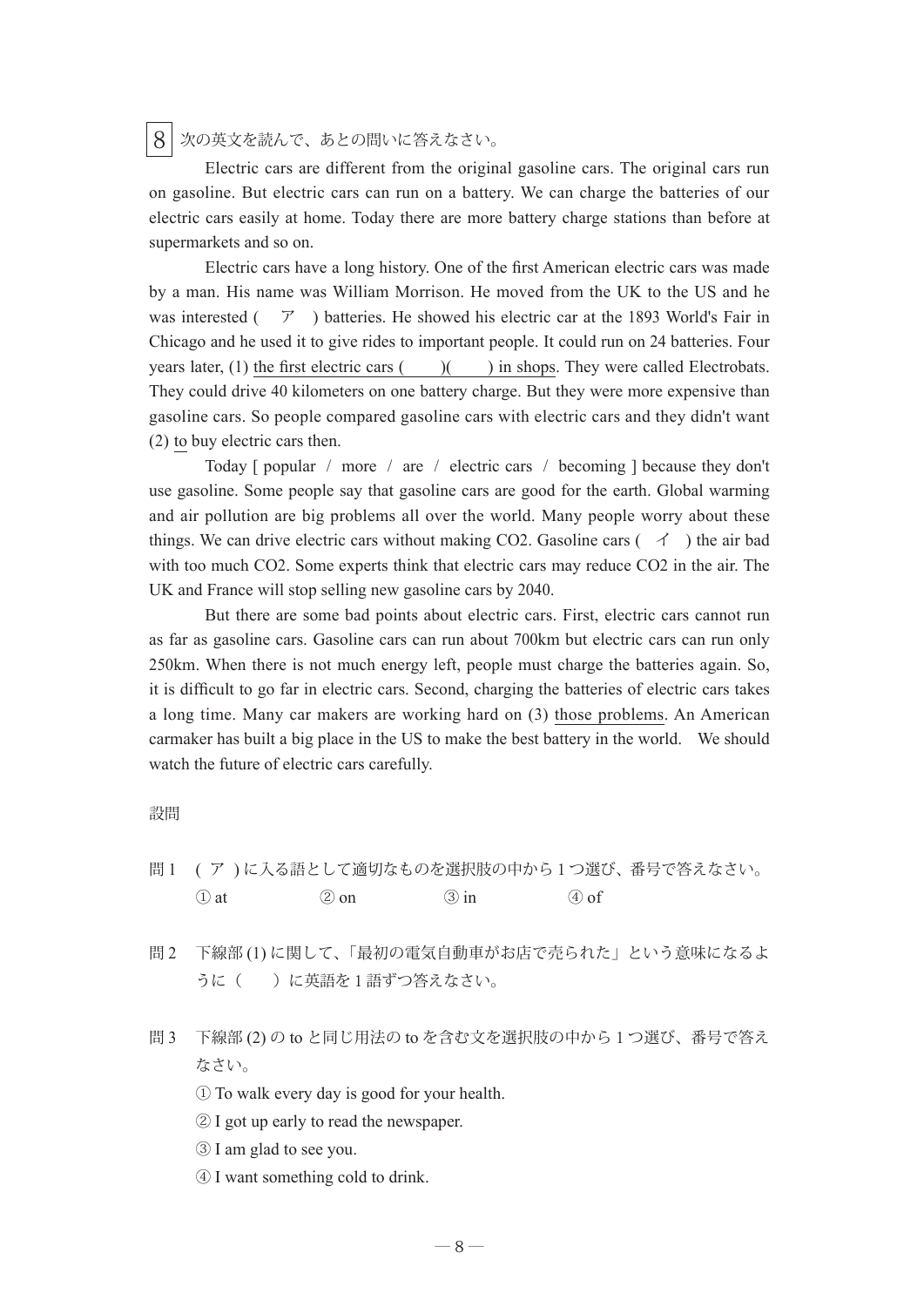- 問4「電気自動車はより人気になってきている」という意味の英文になるように[ ]内 の語を並べかえなさい。
- 問 5 ( イ ) に入る語として適切なものを選択肢の中から1つ選び、番号で答えなさい。  $\textcircled{1}$  take  $\textcircled{2}$  make  $\textcircled{3}$  call  $\textcircled{4}$  give
- 問 6 下線部 (3) those problems はどのような問題か。2点日本語で説明しなさい。
- 問 7 本文の内容と一致するものを2つ選び、番号で答えなさい。
	- ① It is very difficult to find battery charge stations around us today.
	- ② William Morison was born in the US and went to the UK.
	- ③ Electrobat could drive 40 kilometers on one battery charge.
	- ④ People can't sell gasoline cars in the US and France today.
	- ⑤ In the US a big place was built to make the best battery in the world.
- 問 8 以下は、電気自動車を買いに来たお客とお店の店員の会話である。お客は car A,B,C の3つの電気自動車の中からどれを買うべきか迷っている。お客のセリフの下線部 に適切な英語を補い、会話を成立させなさい。

|                       | car A      | car B              | car C    |  |
|-----------------------|------------|--------------------|----------|--|
|                       | $\bigcirc$ | $\circledast$<br>€ |          |  |
| how fast it can drive | 250 km/h   | 60 km/h            | 150 km/h |  |
| price                 | \$100,000  | \$17,000           | \$50,000 |  |
| how far it can drive  | 650 km     | 150 km             | 500 km   |  |

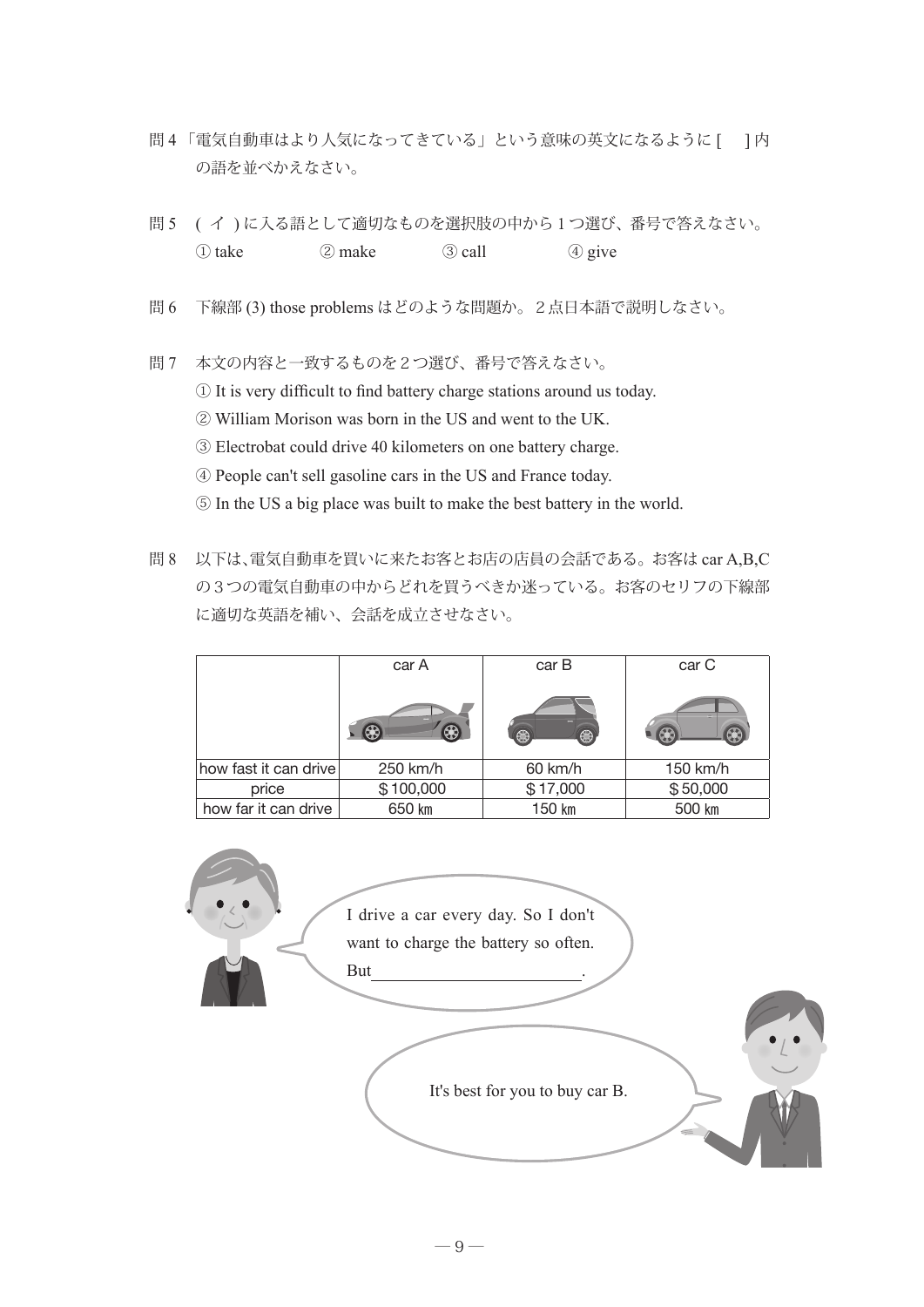9 Saki と Antonio、Adèle の 3 人が「国際科学技術ミーティング」オンライン会議で ウイルスについて話しています。英文を読み、設問に答えなさい。

- Saki: Hi everyone, I'm Saki from Japan.
- Adèle: My name is Adèle, I'm so happy to be at this meeting. I'm (1) today from France.
- Antonio: I'm Antonio, but call me Tony. I'm Italian. I'm so glad we could do this online meeting. I've been really looking forward to ( 2 ) your presentation, Saki. It's about viruses\*, right?
- Saki: Thank you, Tony. Yes, the coronavirus has been big news in Japan, so I wanted to know more about different viruses. In Japan, we couldn't go to school from March until June. How about you?
- Antonio: We closed school from March, like Japan. But in my country, schools didn't start until September. I couldn't meet my friends for almost half a ( A )!
- Adèle: My school started the ( 3 ). I returned to school about a month before you, Saki. But French people used to shake hands or hug when saying hello. We even kissed. Now we can't do any of  $(\mathcal{V})$  those things.
- Saki: I see, thank you for sharing. So the coronavirus was a big change for many people around the world. But did you know that some viruses are good for us?
- Adèle: Really? But  $(\n\check{\phantom{a}})$  viruses make us ill. How can they be good for us?
- Saki: They have  $(4)$  us since a long time ago. In fact, about 160 million years ago.
- Antonio: Oh, 160 million years! So viruses haven't helped me, ( B ) ( C )?
- Saki: That's not true. We were all helped by viruses when we were babies. Babies can grow in our mothers' bodies  $(\forall)$  thanks to them.
- Antonio: I don't understand.
- Saki: When something enters our body, our immune system\* usually decides whether or not it should stay in our body. If it shouldn't, the immune system removes it.
- Adèle: That's how we stay healthy and keep sickness (D) from us, right?
- Saki: Yes, but when a baby is in the mother's body, the immune system thinks the baby should go out too.

- Saki: That's because there is a special wall between the mother's body and the baby. A long time ago, this wall was  $(5)$  by a virus to protect itself from the immune system. But, when this virus entered our ancestor's body, the ancestor thought this wall was useful and copied it into their DNA. Now we can make this wall too and the mother and the baby can exchange things like food and air through it. At the same time, the wall also ( 6 ) the baby from the mother's immune system. This was the start of mammals\*!
- Adèle: So the virus used the wall to protect itself, and now we use the wall to protect ourselves as babies too. It shows that not all viruses do bad things to you.
- Saki: Yes, it's an interesting way to look at them!

virus\* = ウイルス , immune system\* = 免疫システム(病気やウィルスから体を守って くれる防御システム), mammals\* = 哺乳類

Antonio: But babies stay and grow in the mother's body for 10 months. Why?